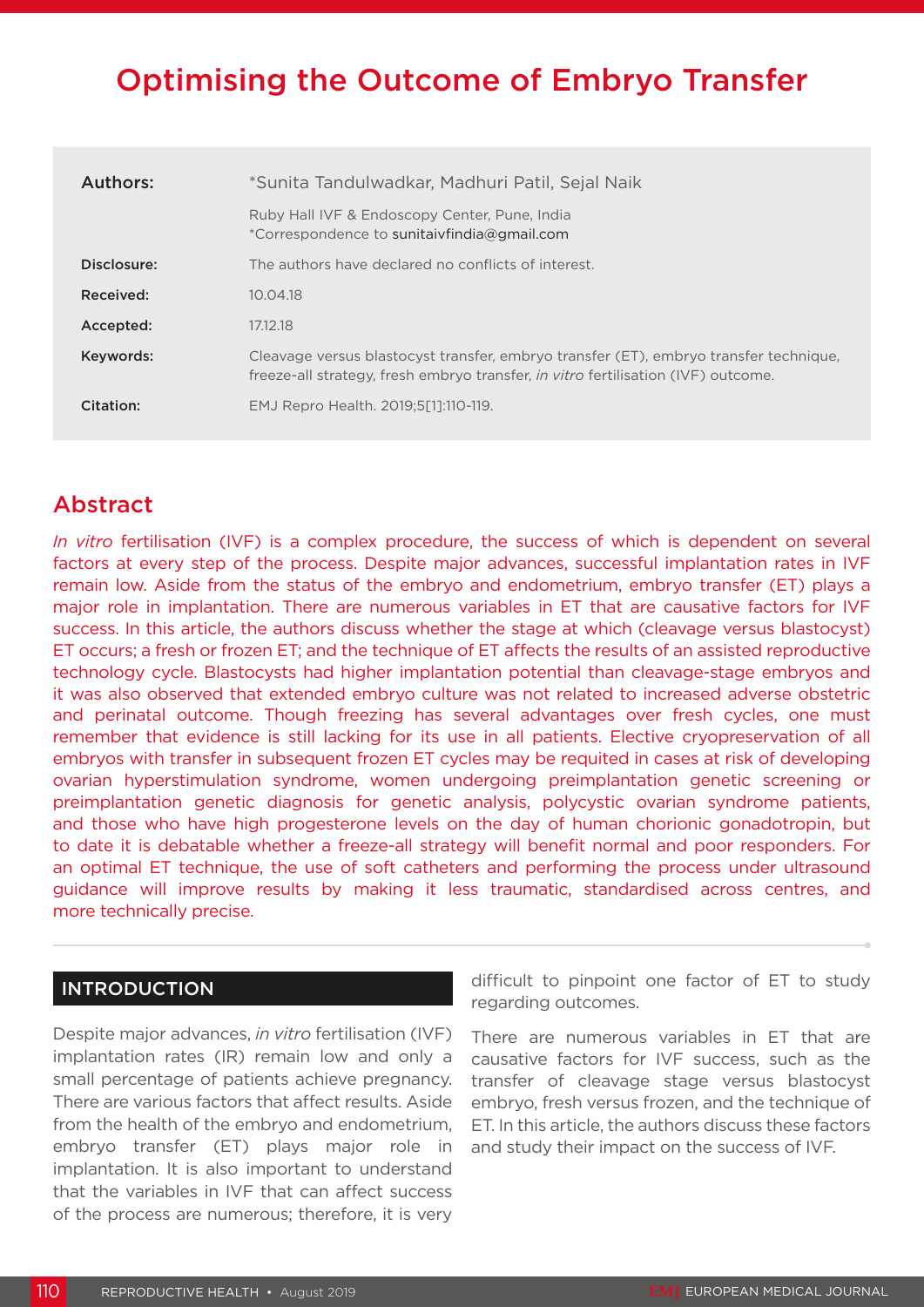## CLEAVAGE VERSUS BLASTOCYST EMBRYO TRANSFER

Over the past two decades, there has been an increased interest in blastocyst transfers because it has a better implantation rate than a cleavage stage embryo. To date, most clinics still conduct cleavage stage ET because it is a standard global practice, and a low developmental rate of embryos past cleavage stage is seen if the embryology lab is not equipped for a blastocyst culture. The main advantage of blastocyst transfer is improved embryo–endometrium synchrony, and therefore higher chances of implantation, because the process of blastocyst implantation more closely mimics natural conception.<sup>1,2</sup> The other advantage of blastocyst transfer is improved embryo selection, with a significant increase in the live birth rate per started treatment compared with cleavage stage ET; however, blastocyst transfer requires optimal laboratory conditions.1,2 Improved laboratory standards and better culture media have made extending culture to blastocyst stage a reality to identify the embryos with maximum implantation potential. Figure 1 outlines the process of transferring the embryos at the blastocyst stage.

Advantages of blastocyst stage ET over earlier stage ET are as follows:

- **>** Premature exposure of an early stage embryos to uterine environment may cause homeostatic stress, resulting in reduced implantation potential.
- **>** More physiologically beneficial because there is synchronisation of the embryos with the uterine endometrium.
- **>** Embryonic block at the 8-cell-stage has been overcome; thus, improved embryo selection can be conducted, allowing best embryo to be transferred.
- **>** The extra time *in vitro* allows for the selection of the embryos with a high implantation potential.
- **>** IR of Day 5 embryo (single blastocyst transfer) is 49%, compared to 33% for Day 2/3 embryos (single ET [SET]) in patients ≤36 years, thus better pregnancy rates (PR) are observed with SET if blastocysts are transferred.
- **>** Selection of a good quality embryo allows for SET, decreasing multiple PR.
- **>** Reduced myometrial and endometrial contractions when blastocysts are transferred with a lower risk of being expelled.<sup>3</sup>



Figure 1: Blastocyst formation as a result of differentiation.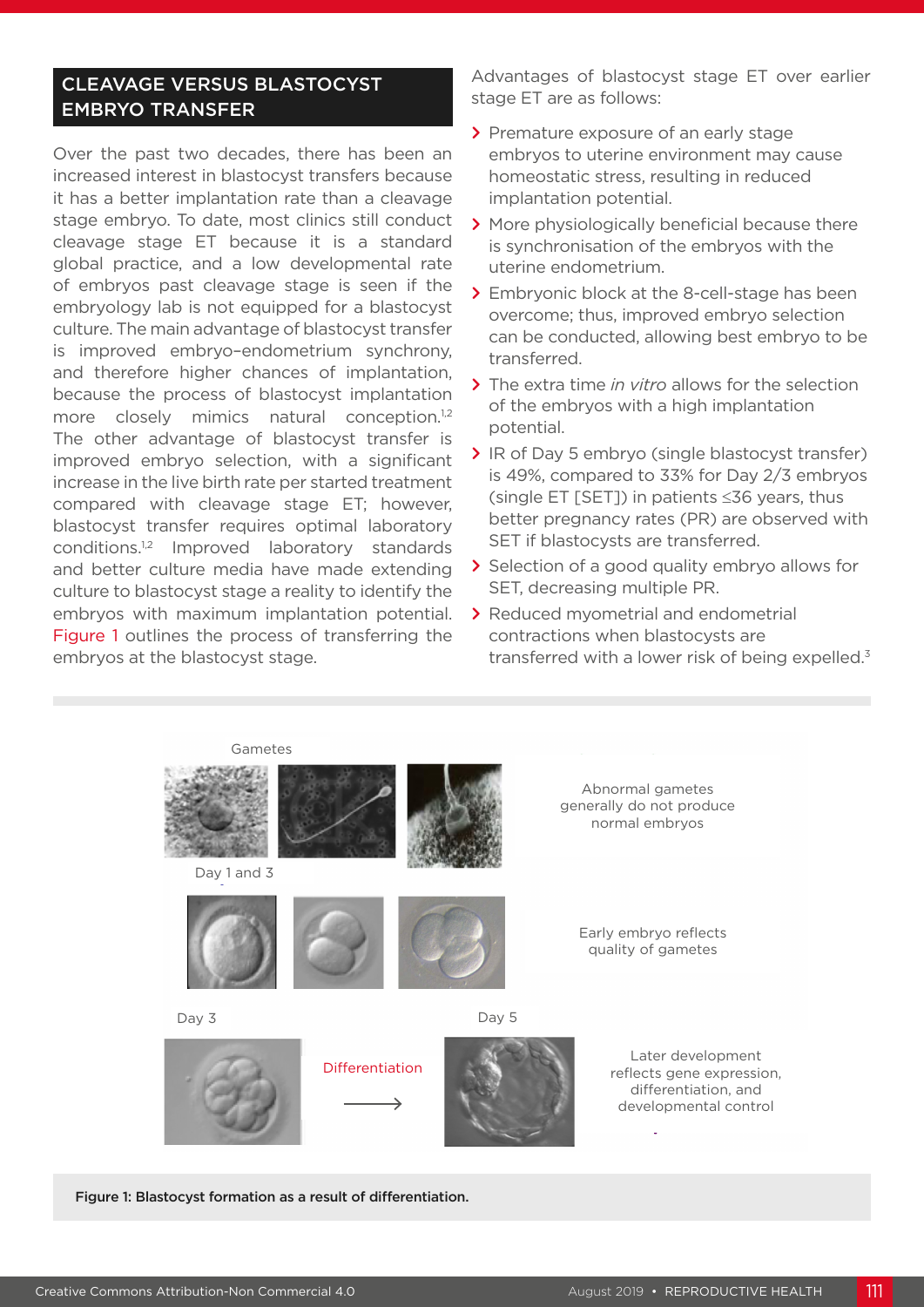- **>** Allows enough time for preimplantation genetic diagnosis (PGD) and preimplantation genetic screening (PGS) results with a Day 3 biopsy.
- **>** Comprehensive chromosome screening is possible with trophectoderm (TE) biopsy. Increasing evidence from randomised controlled trials that have shown that comprehensive chromosome screening at the blastocyst stage improves IR and PR.<sup>4-6</sup>
- **>** Fewer embryos are required for higher IR and PR.7
- **>** A higher live-birth rate following fresh transfer in patients with a good prognosis, patients with repeated miscarriages or IVF failures, and transfer of euploid embryos after PGS.
- **>** Better cryopreservation results with vitrification of blastocysts, which increases cumulative PR.
- **>** Significantly lower risk of ectopic pregnancy following transfer of a single frozen blastocyst.<sup>8</sup> It was also seen that the ectopic pregnancy rate was lower in frozen thaw cycles compared to fresh cycles; 1.9% for Day 3 frozen thaw cycles, compared to 0.3 % for Day 5, and 0.5 % for Day 6.9
- **>** Because of the larger diameter of blastocysts, the rate of ectopic pregnancy was decreased after blastocyst transfer.<sup>7</sup> The ectopic pregnancy rates were 2.1–2.4% for fresh Day 3 transfers, compared to 1.6–1.7% for fresh Day 5 transfers.<sup>9-10</sup>
- **>** Ectopic pregnancy rate was also related to the day the embryos were frozen. This study found a significantly lower risk of ectopic pregnancy after frozen embryo transfer if the embryos were vitrified on Day 6 (0.6%) as compared to Day 3 (3.1%) or Day 5 (2%).<sup>11</sup>

One study showed that extended *in vitro* culture was not associated with increased adverse obstetric and perinatal outcome in pregnancies resulting from fresh SET.12 Nonetheless, the effects of prolonging embryo culture to Day 6 must be considered. Several researchers have shown lower IR with Day 6 embryos compared with Day 5 blastocysts (36.34% versus 19.00%<sup>13</sup> and 22.10% versus 3.60%,<sup>14</sup> respectively). When fresh ET were compared with frozen ET, the difference in the implantation potential of Day 5 versus Day 6 blastocysts occur as a result of advanced endometrial development in controlled ovarian

stimulation (COS) cycles with fresh ET.<sup>13,15</sup> This is because slower embryos are less likely to implant, as the embryos miss the implantation window. Clinical PR were similar between blastocysts cryopreserved on Day 5 and those cryopreserved on Day 6 (32% versus 28%).<sup>15</sup> Moreover, the grade of blastocyst will also influence the IR and PR.16 When discussing the grade of blastocyst, one should consider expansion and hatching first among the three morphological parameters when selecting a blastocyst for transfer; these two parameters have a high predictive value for live birth. Furthermore, inner cell mass and TE grade must be considered. Transfer of a blastocyst with inner cell mass Grade A may reduce the risk of an early pregnancy loss, $17$  while the presence of cytoplasmic strings and vacuoles decrease the IR.18-22 Blastocyst-stage ET allows the transfer of fewer embryos of higher quality, thus eliminating the potential risk of higher order multiples while maintaining high rates of pregnancy per transfer.<sup>13</sup>

Despite the advantages, most clinicians are unsure whether to transfer a cleavage cell embryo or a blastocyst, because there is a fear of losing embryos by culturing them to the blastocyst stage, especially if the Day 3 embryo is not of good quality or when there are few oocytes and embryos. This may result in cancellation of ET, thus resulting in the loss of an IVF cycle. When no blastocysts form, this could be the result of poor developmental potential or because of poor *in vitro* culture conditions; furthermore, the impact of prolonged *in vitro* culture is not clear. Additionally, fewer embryos are cryopreserved with blastocyst transfers (odds ratio: 0.48; 95% confidence interval: 0.40–0.57 [14 studies, 2,292 women]).<sup>1,23</sup> Moreover, though blastocyst transfer improves the odds of transferring a viable embryo,24 the prolonged *in vitro* culture does not guarantee euploidy. Recent studies have shown that chromosomally abnormal embryos can become blastocysts.25

Lastly, a cost–benefit analysis of the two procedures should also be conducted. There is always a higher cost related to blastocyst culture and transfer due to the requirement of additional incubators, culture media, more laboratory staff members, expertise in blastocyst quality assessment, and cryopreservation protocols.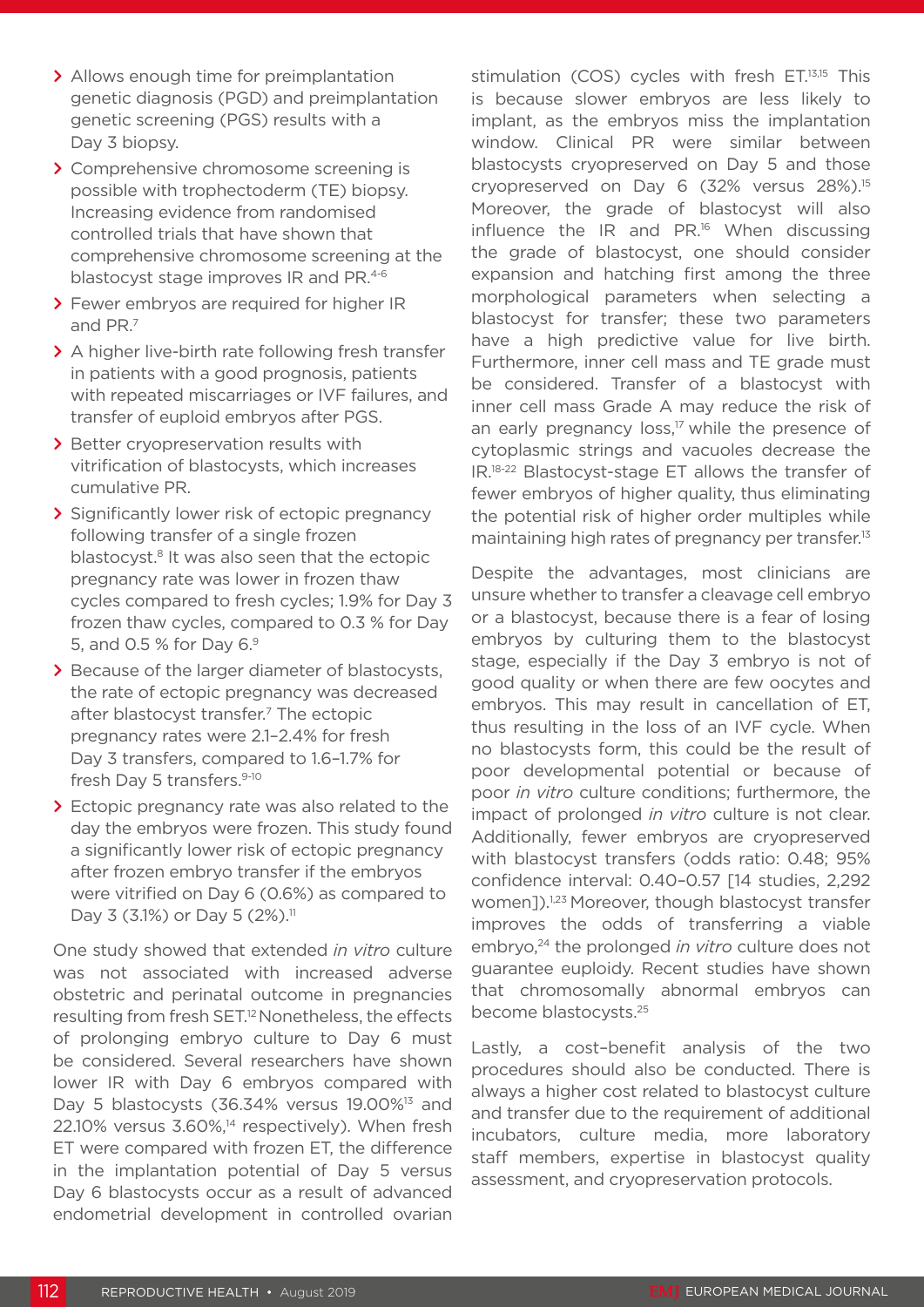Upon considering the advantages of blastocyst versus cleavage cell ET, although the live birth rate is higher in blastocyst stage transfer, the balance tilts more in favour of cleavage-stage transfer. There was also an increased chance of monozygotic twinning (MZT) with blastocyst transfer,<sup>26,27</sup> high risk of sex ratio imbalance to male  $(p=0.01)$ ,<sup>27</sup> increased risk of preterm birth, $28-31$  and large-for-gestational-age babies compared with cleavage cell ET offspring.<sup>30,32</sup> Dar et al.<sup>29</sup> reported a significantly higher incidence of congenital anomalies for babies born after blastocyst stage transfer. No difference in maternal outcome for pre-eclampsia, placental abruption, placenta previa, postpartum haemorrhage, premature rupture of membranes, and gestational diabetes in both the blastocyst group and the cleavage stage ET group was observed. Genetic and epigenetic changes as a result of extended *in vitro* culture are hypothesised to be the one of the drivers of the adverse perinatal outcomes associated with blastocyst stage ET.

The cost of multiple pregnancy must be added to the cost of extended culture, because blastocyst transfer has a higher risk of MZT.<sup>33</sup> The incidence of MZT is much higher in women aged <35 years undergoing blastocyst transfer compared with those aged >35 years (3.4% versus 2.1%; p=0.01). $34$  Patients aged  $>35$  years showed no difference in MZT rates when comparing stages of transfer. When analysing embryologic parameters, those with ≥4 6–8-cell embryos, and those with >75% of all embryos with 6–8-cells were more likely to have MZT if blastocyst transfer was to occur. MZT rate resulting from an elective SET from a high-quality embryo cohort (1.9%) was similar to the overall MZT rate in cleavage-stage embryos (1.9%).

Moreover, there are no studies on long-term outcomes in children born after blastocyst transfer.31 Despite the shortfalls of blastocyst transfer, most clinics performing single blastocyst transfer, aiming to achieve a healthy singleton live-birth and consequently minimising the number of multiple births and their associated complications while still maintaining PR per transfer. The evidence for the above shortcomings of blastocyst transfer is either of low or very low quality must also be taken into account.

Newer technologies should be evaluated for better selection of embryos on Day 3, so as to

give maximum pregnancies with fresh and frozen embryos per treatment cycle.

# **FRESH VERSUS FROZEN EMBRYOS TRANSFER**

The conventional indication for freezing embryos in assisted reproductive technology (ART) is the availability of surplus embryos, which increases the cumulative conception rate and decreases the multiple PR by restricting the number of embryos transferred. Freezing is also used for women at risk of ovarian hyperstimulation syndrome (OHSS), those with progesterone elevation on the day of human chorionic gonadotropin (hCG) administration, and to allow personalised ET based on endometrial receptivity profile in women with recurrent implantation failure. Moreover, freezing the embryos also gives additional time for new invasive and noninvasive methods of embryo selection in patients undergoing pre-implantation genetic screening or diagnosis (PGS, PGD). Freezing is also mandatory for women undergoing fertility preservation before cancer treatment.

Fresh ET has been the norm in ART for the last three decades. Over the last 30 years, IVF treatment and research has made major progress in improving stimulation protocols and fertilisation procedures, optimising embryo culture conditions, and preventing premature luteinisation; however, only a marginal improvement has been seen in the IR and PR. It is understood that 30% of embryos are lost at the pre-implantation stage, 30% are lost after embryo implantantation but prior to the missed period and detected only by positive beta hCG, and 10% are lost after the missed period.<sup>35</sup> Thus, disturbance in embryo–maternal dialogue is the major reason for pregnancies to terminate at end of the peri-implantation period.

The elevated oestrogen levels due to multifolliculogenesis seen with controlled ovarian stimulation cycles have a negative impact on endometrial angiogenesis, implantation, gene expression, and factors responsible for endometrial receptivity.<sup>36-38</sup> Thus, modification of the uterine environment as a result of COS may affect the IR in a fresh ET cycle as compared to a frozen ET (FET) cycle, in which the deleterious effects of COS on the endometrium can be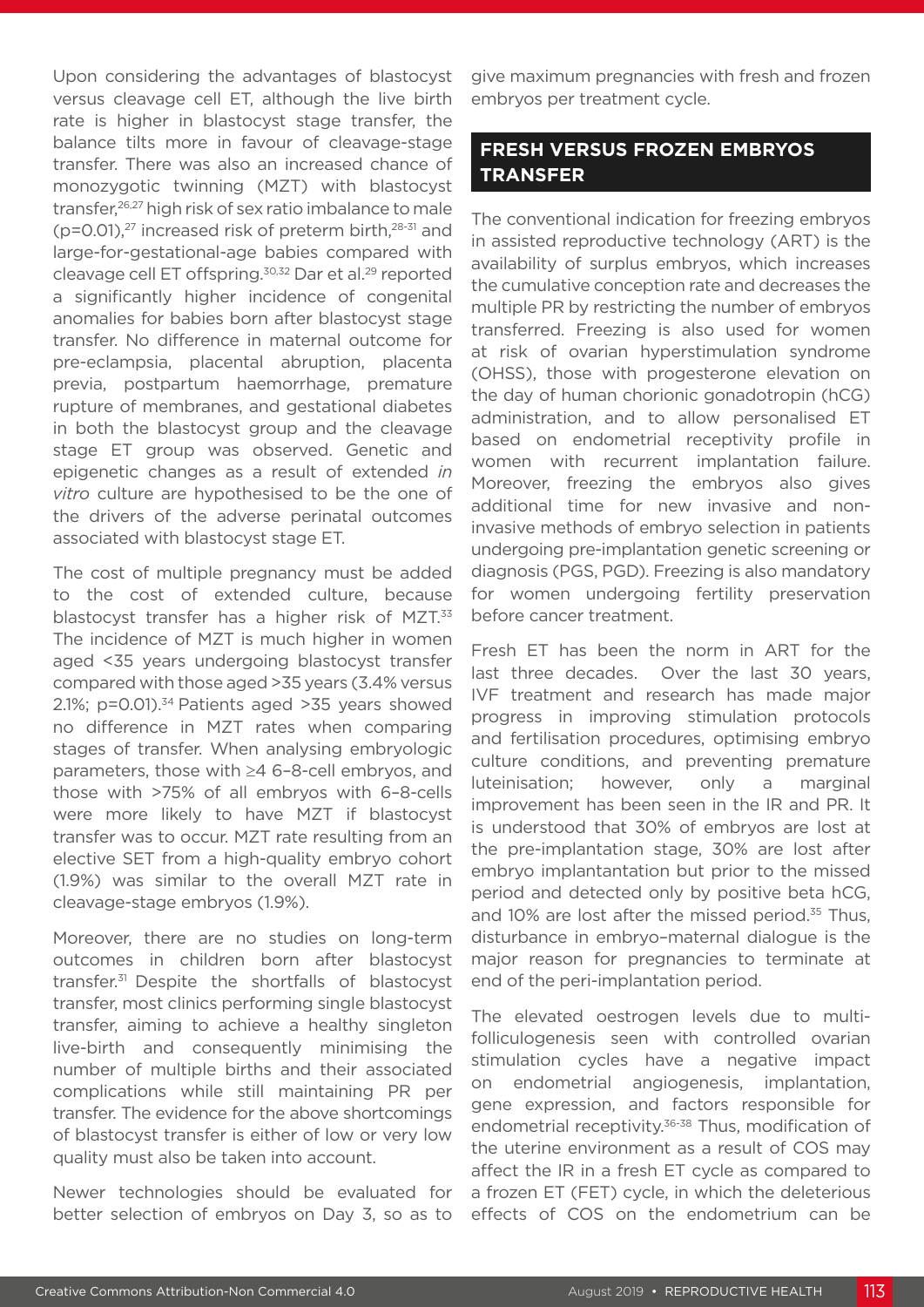avoided with a better outcome.<sup>39-41</sup> There was only one publication by Shih et al.<sup>42</sup> that highlighted the physical effects of freezing and thawing embryos may filter out embryos of borderline quality with lower implantation potential, thus resulting in better IR and PR after FET.

There has been a statistically significant increase in the CPR and higher ongoing pregnancy rate (OPR) after an elective FET compared with fresh ET with the use of vitrification techniques for embryo cryopreservation, which may reduce embryo cryodamage and therefore increase success rates.43 FET also eliminates the effect of COS on endometrial receptivity. The publication by Shapiro et al.<sup>39</sup> demonstrated a higher PR and OPR with cryopreserved embryos. The fallacy with this study was that the fresh ET included both Day 5 and Day 6 fresh blastocysts; the lower OPR reported with fresh blastocysts transfer could be related to the Day 6 transfers, which may result in embryo–endometrial asynchrony.

Chen et al.<sup>44</sup> demonstrated a statistically significant 7.3% absolute increase in live births following delayed, FET in women with polycystic ovary syndrome (PCOS). This paper reported an overall low live birth rate in the fresh ET group due to an increase in pregnancy loss, both biochemical and clinical pregnancies, along with second trimester abortions. The increased risk of miscarriages in the fresh ET group could be a result of abnormal placentation and abnormal hormonal milieu, which can affect the endometrium. Maternal response to pregnancy is affected by the metabolic effects of PCOS. These results may not extrapolate to include women with <15 oocytes. Shapiro et al.<sup>39</sup> demonstrated a higher CPR and OPR even in normal-responders in FET cycles as compared to fresh ET cycles. Blockeel et al.45 looked at the SWOT (strengths, weaknesses, opportunities, and threats) analysis of a freeze-all strategy. Though freeze-all has the advantages of decreased risk of OHSS and better endometrial receptivity with improved PR, the clinical benefits of a freeze-all strategy should be looked at through well-designed clinical trials prior to shifting our current ART practice.45 Roque et al.46 suggested that a freeze-all strategy is not suited for all IVF patients. Freeze-all is indicated in women with risk of OHSS development and in patients with supra-physiologic hormonal levels during the follicular phase of COS; these include high oestradiol levels and elevated

progesterone levels on the day of hCG.Therefore, before advocating the freeze-all approach, an evaluation of the pros and cons, including potential costs and delays in treatment, and potential risks associated with this strategy should be conducted. As most studies were carried out in women with normal or high ovarian response,39,44,46-48 the same cannot be extrapolated in women who are poor ovarian responders.

A recent meta-analysis by Maheshwari et al.49 showed that the relative risks of small for gestational age, preterm birth, low birth weight, perinatal mortality, and antepartum haemorrhage were much lower in women carrying singleton pregnancies following IVF and who underwent FET rather than fresh ET. There were several confounding factors which were not taken into consideration in the studies included. These confounding factors were age, smoker status, parity duration of infertility, pre-existing medical illness, and method and stage of cryopreservation of embryos.49

There was one systematic review and metaanalysis that investigated the effect of cryopreservation on the perinatal outcome after cleavage stage and blastocyst stage ET and found no difference in the rate of very preterm birth, low birth weight, very low birth weight, and congenital anomalies between the two groups, irrespective of the cryopreservation procedure. This meta-analysis reported a higher incidence of large for gestational age babies in the blastocyst group as compared to cleavage stage transfers after FET.<sup>50</sup> FET cycles have the clinical advantages of flexibility of ovum pick up scheduling, less stringent cycle monitoring, and obtaining more oocytes with reduced risk of OHSS, but it also gives a false sense of security and over stimulation can be dangerous.<sup>51,52</sup>

When considering freeze-all and elective FET for all approaches, the cost-effectiveness and safety, as well as the emotional status of the patient, must be evaluated; there are very few studies that have examined these factors. One publication by Roque et al.<sup>53</sup> reported the cost-effectiveness of FET and fresh ET, but all IVF specialists are aware that cryopreservation of all embryos and subsequent FET incurs more cost compared to fresh ET. The costs associated with freeze-all include the cost of freezing embryos and the cost of the FET procedure, which is 30% higher.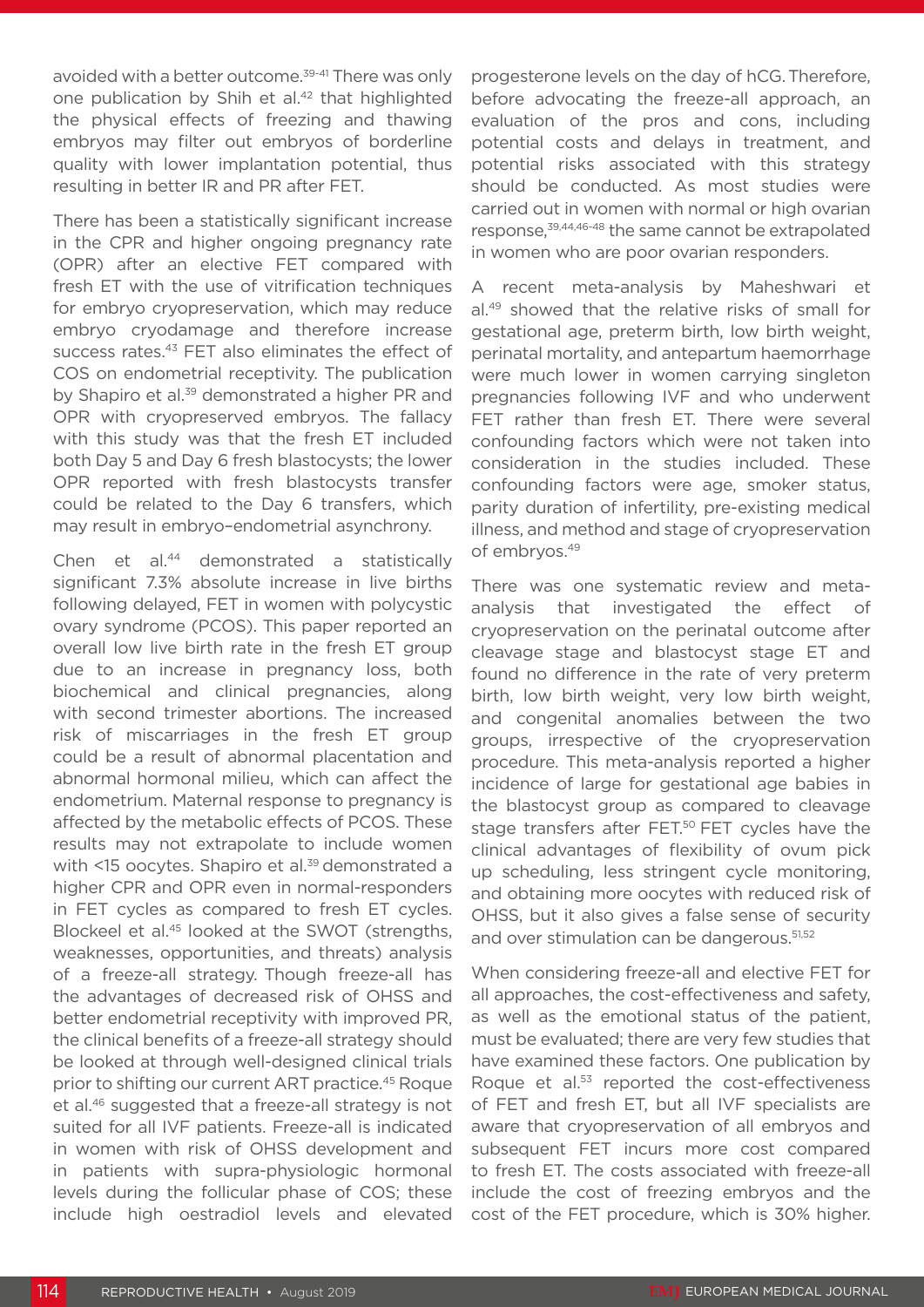

Figure 2: Damage to embryo due to cryopreservation.

Moreover, the time to pregnancy also increases considerably, potentially resulting in epigenetic changes in the embryo.

With regard to the safety issue associated with the technique, there is evidence suggesting a higher incidence of large for gestational age babies<sup>54,55</sup> and a higher risk of placenta accreta<sup>56,57</sup> after FET. It is still controversial whether the risk of hypertensive disorders is also increased in women undergoing FET, as compared to those who undergo fresh ET cycles. There are publications that have reported a higher risk of pregnancy induced hypertension.<sup>58</sup> There could also be an increased psychological burden due to postponement of ET and increase of time to pregnancy.52,59 Apart from the perinatal and maternal issues, the cryopreservation procedure itself can have negative effects (Figure 2), including cryodamage, toxicity of cryoprotectants, potential equipment failure or LN2 supply failure, breach of packaging and contamination in storage, and loss of embryos.<sup>52</sup>

Cryopreservation may also have an effect on the integrity of the genome, and long-term followup of the children born after FET is therefore necessary. Cryopreservation can influence genome integrity by a number of mechanisms, including increasing reactive oxygen species, the use of cryoprotectants, exposure to low temperature, the incorporation of calcium and

zinc molecule in DNA–protamine complex, and intracellular crystallisation.<sup>60</sup>

Results of cryopreservation may also vary due to variables such as embryo quality and morphology at freezing and post thaw and cryopreservation procedure, which can impair pre-implantation development. This can result in reduced cell numbers at the blastocyst stage and affect the survival rates of embryos after cryopreservation.<sup>61,62</sup>

Thus, the available evidence does not justify a change in practice at present from fresh ET to freeze for all. But improved success rate of IVF by electively freezing all embryos with routine use of frozen and thawed ET has been a matter of debate.<sup>63</sup> There is a need for large multicentre, randomised controlled trials to evaluate the clinical and cost-effectiveness, as well as acceptability of elective FET versus fresh ET.

# **OPTIMISATION THE EMBRYO TRANSFER TECHNIQUE**

ET is the least successful step in the IVF process and, apart from embryo quality and endometrial receptivity, it is an important factor determining the outcome. Approximately 30% of ART failures are due to the poor performance of ET.64-67 The procedure for ET is described in Figure 3.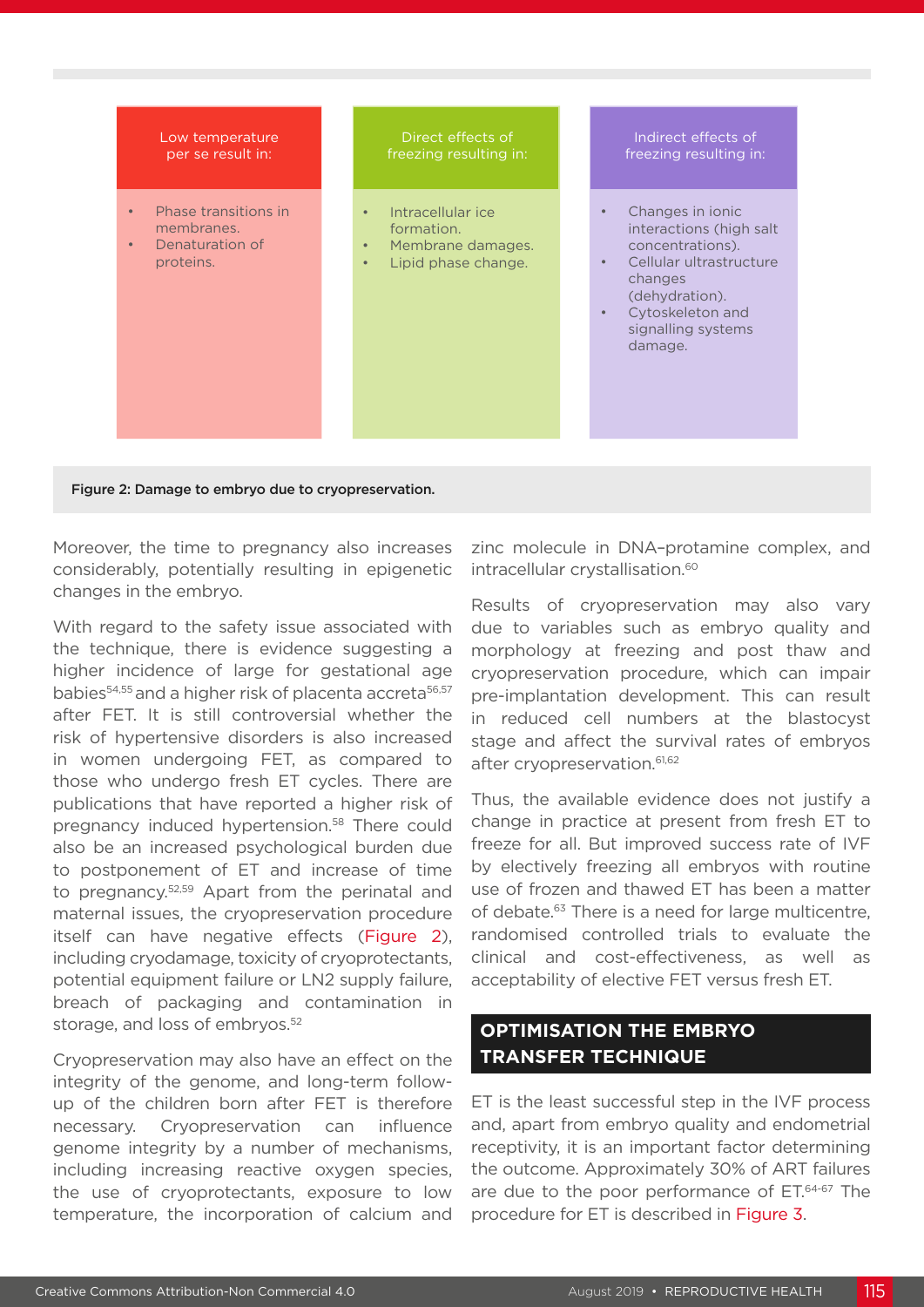

Figure 3: Steps of transfer technique.

## Factors that may Affect the Success of Embryo Transfer

- 1. Ease of procedure.
- 2. ET catheter type: soft versus hard ET catheter.
- 3. Removal of cervical mucus.
- 4. Use of ultrasound guidance.
- 5. Position of embryo deposition in the uterus.
- 6. Position of the air-medium content in the catheter and the amount of media transferred.
- 7. Duration of ET.
- 8. Presence or absence of the blood on the catheter tip.
- 9. Retention of embryos in the catheter.
- 10. Excessive uterine contractions after ET.
- 11. Microbiological factors in the cervix and bacterial contamination of the catheter.
- 12. Rest after ET.
- 13. Experience of the physician.

Key elements for successful ET are an easy, atraumatic transfer, which is standardised and technically precise, without blood or mucus, and this can be achieved by performing a trial transfer using a soft catheter and performing the

procedure under ultrasound guidance. Optimal placement of the embryos, 1.5 cm from the fundus, by injecting them slowly as confirmed by ultrasound, increases the PR. Negotiation of a difficult or stenotic cervix, identified earlier by pre-cycle dilatation, can be achieved using a malleable stylet at ET that is guided by ultrasound. One also needs to minimise embryo stress by minimising transfer time and maintain the temperature and pH of the culture media.

Implantation can be optimised by minimising contractions, avoiding trauma to the cervix or fundus, and performing a blastocyst transfer instead of a cleavage cell transfer.<sup>68</sup>

Despite all these precautions, ET can still prove to be difficult. Difficult transfer can arise as a result of anatomical distortion of the cervix by previous surgery or fibroids or due to congenital anomaly, presence of pronounced uterine flexion, presence of scarring in the lower uterine segment, or presence of a distorted endometrial cavity. One can overcome a difficult ET by performing a mock transfer, using stiffer and more rigid catheter systems, gently maneuvering the vaginal speculum until resistance at the internal ostium is felt.<sup>69,70</sup> After which, moderate cervical traction to straighten the utero-cervical angle, using a malleable obturator, followed by an inner catheter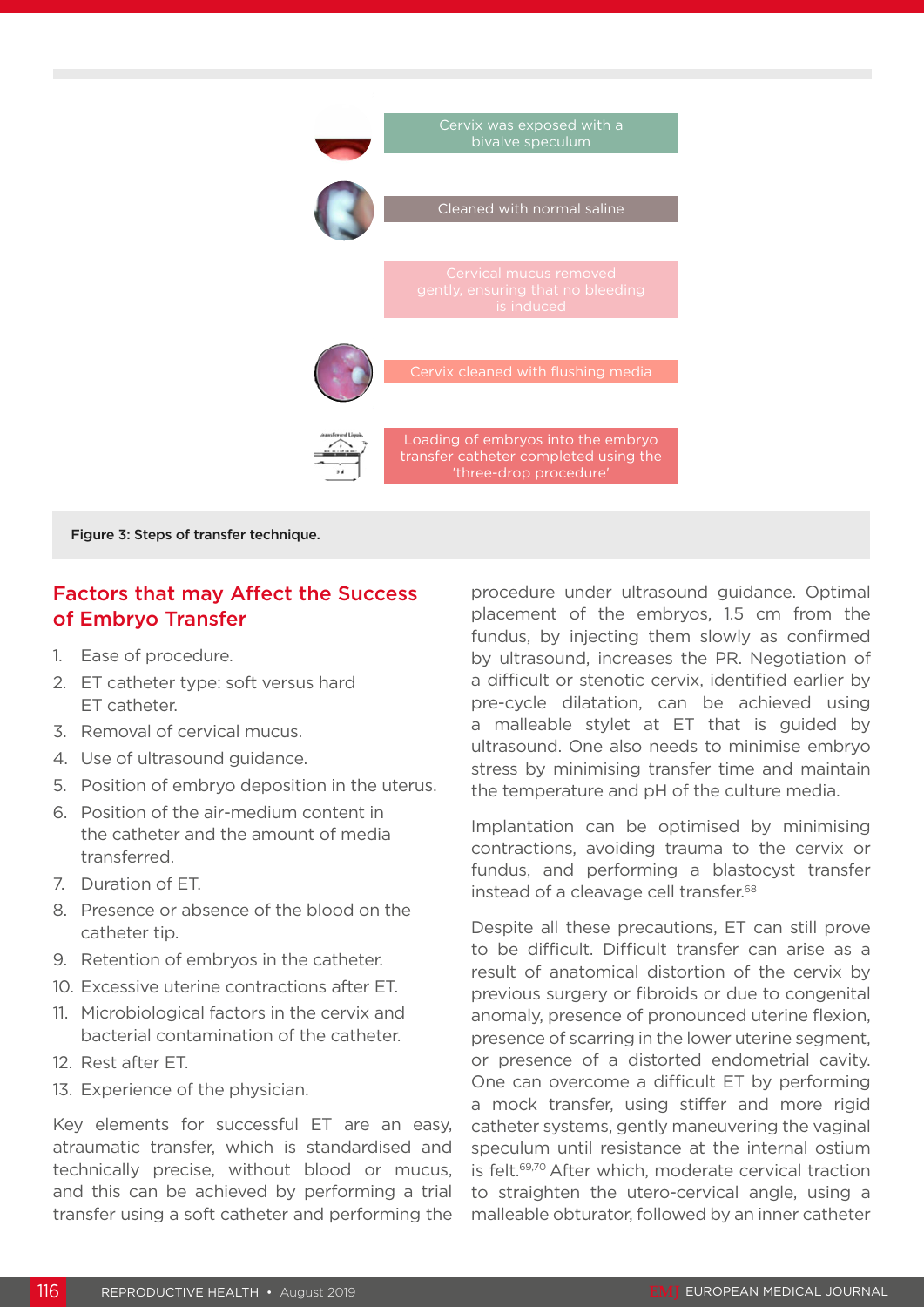with embryos, using a co-axial or echo tip catheter system.<sup>71</sup> The use of ultrasound quidance to facilitate ET, and using trans-myometrial (vaginal or abdominal) surgical ET or a trans tubal ET is recommended in rare cases.72

### **CONCLUSION**

IVF is a complex procedure, the success of which is dependent on several factors that are involved at every step of the process. Some of the factors that impact the outcome of IVF are gamete and embryo quality, stimulation protocols, endometrial receptivity, and ET. In this article, the authors have discussed whether the time (cleavage versus blastocyst) of ET, the use of fresh or frozen embryos, and the technique of ET affects the results of an ART cycle.

Providers of IVF treatment have an obligation to minimise complications associated with IVF and safeguard the long-term health of future generations. Blastocysts have a higher implantation potential than cleavage-stage embryos, and it has also been observed that extended embryo culture was not related to increased adverse obstetric and perinatal outcome. With this concept in mind, most clinics worldwide have moved to single ET at the blastocyst stage with the aim of achieving a healthy singleton live-birth, minimising the number of multiple births and their associated complications, while still maintaining PR per transfer. While blastocyst transfer permits embryo self-selection, it also exposes the embryos to possible harm, due to culturing in the *in vitro* environment. Both effectiveness and safety should be weighed to permit evidencebased decisions in clinical practice. For extended culture to the blastocyst stage to be effective, technical refinements in laboratory equipment and processes are required, which may be an expensive adaptation in low-resource settings.

PR associated with frozen-thawed embryos would appear to be comparable with those after fresh ET, with potentially better obstetric and perinatal outcomes. Therefore, it is time to avoid fresh ET in IVF, freeze-all available embryos and replace them in subsequent cycles? In this article, the authors have appraised the evidence underpinning this idea, exploring the biological plausibility of the concept and considering the

implications of adopting such a strategy in routine clinical practice.

Avoiding fresh ET and freezing all embryos destined for transfer could improve the safety and effectiveness of IVF and intracytoplasmic sperm injection. The prospect of improved fetomaternal outcomes is particularly relevant given the increasing uptake of IVF across the world. The available evidence does not justify a change in practice at present but strongly supports the need for a large multicentre, randomised trial to evaluate the clinical and cost-effectiveness, as well as the acceptability of elective cryopreservation versus fresh ET. The nature of the proposed strategy poses major logistic challenges, both in terms of mounting a definitive trial, as well as implementing any policy changes that emerge from it.

Although freeze-all has several advantages over fresh cycles, one must remember that evidence is still lacking for using it in all patients. Moreover, there are many women who become pregnant and do not experience any obstetrical or perinatal complications even after a fresh ET. Elective cryopreservation of all embryos with transfer in subsequent FET cycles may be requited in cases who are at risk of developing OHSS and those who have high progesterone levels on the day of hCG trigger, but currently it is debatable whether a freeze-all strategy will benefit normal and poor responders.

Moreover, there is a need for further studies comparing the costs and cumulative PR between the two strategies. When advocating freeze-all, discussions regarding the pros and cons of the therapy should be held with the patient, including potential costs, delays in treatment, and potential risks associated with this strategy.

It is important to identify the subgroup of patients that would benefit from a freeze-all approach and it is the authors' view that, based on current evidence and their practice, a freeze-all approach should be recommended only for those patients who are at risk for developing OHSS, undergoing PGS or PGD for genetic analysis, PCOS women, and those with elevated progesterone level on the day of hCG trigger. In an era of tailormade therapies, a one-size-fits-all approach is inappropriate and the data to date do not support a shift to freeze-only cycles for all patients.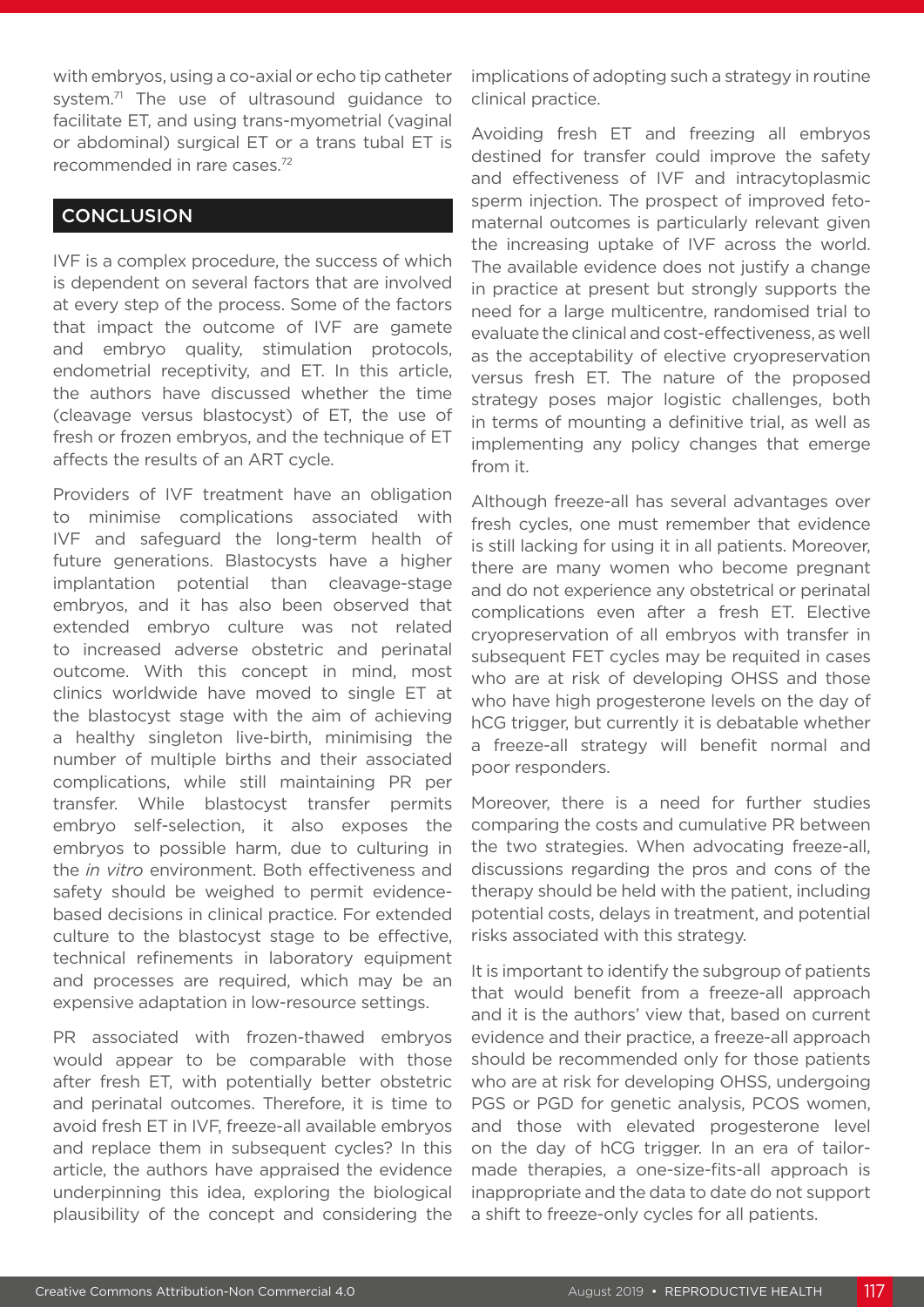catheters and performing the procedure under technically precise. ultrasound guidance will improve results by

For an optimal ET technique, the use of soft making it less traumatic, standardised, and

#### References

- 1. Glujovsky D et al. Cleavage stage versus blastocyst stage embryo transfer in assisted reproductive technology. Cochrane Database of Systematic Reviews. 2016;6.
- 2. Mangalraj AM et al. Blastocyst stage transfer vs cleavage stage embryo transfer. J Hum Reprod Sci. 2009;2(1):23-6.
- 3. Fanchin R et al. Uterine contractility decreases at the time of blastocyst transfers. Hum Reprod. 2001;16(6):1115-9.
- 4. Forman EJ et al. *In vitro* fertilization with single euploid blastocyst transfer: A randomized controlled trial. Fertil Steril. 2013;100(1):100-7.
- 5. Scott RT Jr et al. Blastocyst biopsy with comprehensive chromosome screening and fresh embryo transfer significantly increases *in vitro*  fertilization implantation and delivery rates: A randomized controlled trial. Fertil Steril. 2013;100(3):697-703.
- 6. Yang Z et al. Selection of single blastocysts for fresh transfer via standard morphology assessment alone and with array CGH for good prognosis IVF patients: Results from a randomized pilot study. Mol Cytogenet. 2012;5(1):24.
- De Vos A et al. Cumulative live birth rates after fresh and vitrified cleavage-stage versus blastocyststage embryo transfer in the first treatment cycle. Hum Reprod. 2016;31(11):2442-9.
- 8. Li Z et al. Risk of ectopic pregnancy lowest with transfer of single frozen blastocyst. Hum Reprod. 2015;30(9):2048-54.
- 9. Fang C et al. Frozen-thawed day 5 blastocyst transfer is associated with a lower risk of ectopic pregnancy than Day 3 transfer and fresh transfer. Fertility and sterility. (2015);103(3):655-66.
- 10. Smith, LP et al. Risk of ectopic pregnancy following Day-5 embryo transfer compared with Day-3 transfer. Reproductive biomedicine online. 2013;27(4):407-13.
- 11. Du T et al. Comparison of ectopic pregnancy risk among transfers of embryos vitrified on Day 3, Day 5, and Day 6. Fertil Steril. 2017;108(1):108-16.
- 12. Oron G et al. Obstetric and perinatal outcome from single cleavage transfer and single blastocyst transfer: A matched case-control study. Gynecological Endocrinology.

2015;31(6):469-72.

- 13. Shapiro BS et al. A comparison of Day 5 and Day 6 blastocyst transfers. Fertil Steril. 2001;75(6):1126-30.
- 14. Barrenetxea G et al. Blastocyst culture after repeated failure of cleavage-stage embryo transfers: A comparison of Day 5 and Day 6 transfers. Fertil Steril. 2005;83(1):49- 53.
- 15. Richter KS et al. Cryopreserved embryo transfers suggest that endometrial receptivity may contribute to reduced success rates of later developing embryos. Fertil Steril. 2006;86(4):862-6.
- 16. Gardner DK et al. Blastocyst score affects implantation and pregnancy outcome: Towards a single blastocyst transfer. Fertil Steril. 2000;73(6):1155- 8.
- 17. van den Abbeel E et al. Association between blastocyst morphology and outcome of single-blastocyst transfer. Reprod Biomed Online. 2013;27(4):353-61.
- 18. Ebner T et al. Occurrence and developmental consequences of vacuoles throughout preimplantation development. Fertil Steril. 2005;83:1635-40.
- 19. Ebner T et al. Is oocyte morphology prognostic of embryo developmental potential after ICSI? Reprod Biomed Online. 2006;12(4):507-12.
- 20. Rienzi L et al. Predictive value of oocyte morphology in human IVF: A systematic review of the literature. Hum Repro update. 2010;17(1):34-45.
- 21. ALPHA SIRM, ESHRE SIGE. Istanbul consensus workshop on embryo assessment: Proceedings of an expert meeting. Reprod Biomed Online. 2011;22(6):632.
- 22. Hardarson T et al. The blastocyst. Hum Reprod. 2012;27(1):72-91.
- 23. Tsirigotis M. Blastocyst stage transfer: Pitfalls and benefits. Too soon to abandon current practice? Hum Reprod (Oxford, England). 1998;13(12):3285-9.
- 24. Harton GL et al.; PGD Practitioners. Diminished effect of maternal age on implantation after preimplantation genetic diagnosis with array comparative genomic hybridization. Fertil Steril. 2013;100(6):1695-703.
- 25. Sandalinas M et al. Developmental ability of chromosomally abnormal human embryos to develop to the

blastocyst stage. Hum Reprod. 2001;16(9):1954-8.

- 26. Luke B et al. Factors associated with monozygosity in assisted reproductive technology pregnancies and the risk of recurrence using linked cycles. Fertil Steril. 2014;101(3):683-9.
- 27. Chang HJ et al. Impact of blastocyst transfer on offspring sex ratio and the monozygotic twinning rate: A systematic review and meta-analysis. Fertil Steril. 2009;91(6):2381-90.
- 28. Kalra SK et al. Extended embryo culture and an increased risk of preterm delivery. Obstet Gynecol. 2012;120(1):69-75.
- 29. Dar S et al. Neonatal outcomes among singleton births after blastocyst versus cleavage stage embryo transfer: A systematic review and meta-analysis. Hum Reprod Update. 2014;20(3):439-48.
- 30. Maheshwari A et al. Obstetric and perinatal outcomes in singleton pregnancies resulting from the transfer of blastocyst-stage versus cleavage-stage embryos generated through *in vitro* fertilization treatment: A systematic review and meta-analysis. Fertil Steril. 2013;100(6):1615-21.
- 31. Maheshwari A et al. Should we be promoting embryo transfer at blastocyst stage? Reprod Biomed Online. 2016;32(2):142-6.
- 32. Mäkinen S et al. Does long in vitro culture promote large for gestational age babies? Hum Reprod. 2013;28(3):828-34.
- 33. Vitthala S et al. The risk of monozygotic twins after assisted reproductive technology: A systematic review and meta-analysis. Hum Reprod Update. 2009;15(1):45- 55.
- 34. Franasiak JM et al. Blastocyst transfer is not associated with increased rates of monozygotic twins when controlling for embryo cohort quality. Fertil Steril. 2015;103(1):95-100.
- 35. Macklon NS et al. Conception to ongoing pregnancy: The 'black box' of early pregnancy loss. Hum Reprod Update. 2002;8(4):333-43.
- 36. Xu LZ et al. Effect of high ovarian response on the expression of endocrine gland-derived vascular endothelial growth factor (EG-VEGF) in peri-implantation endometrium in IVF women. Int J Clin Exp Pathol. 2015;8(8):8902-11.